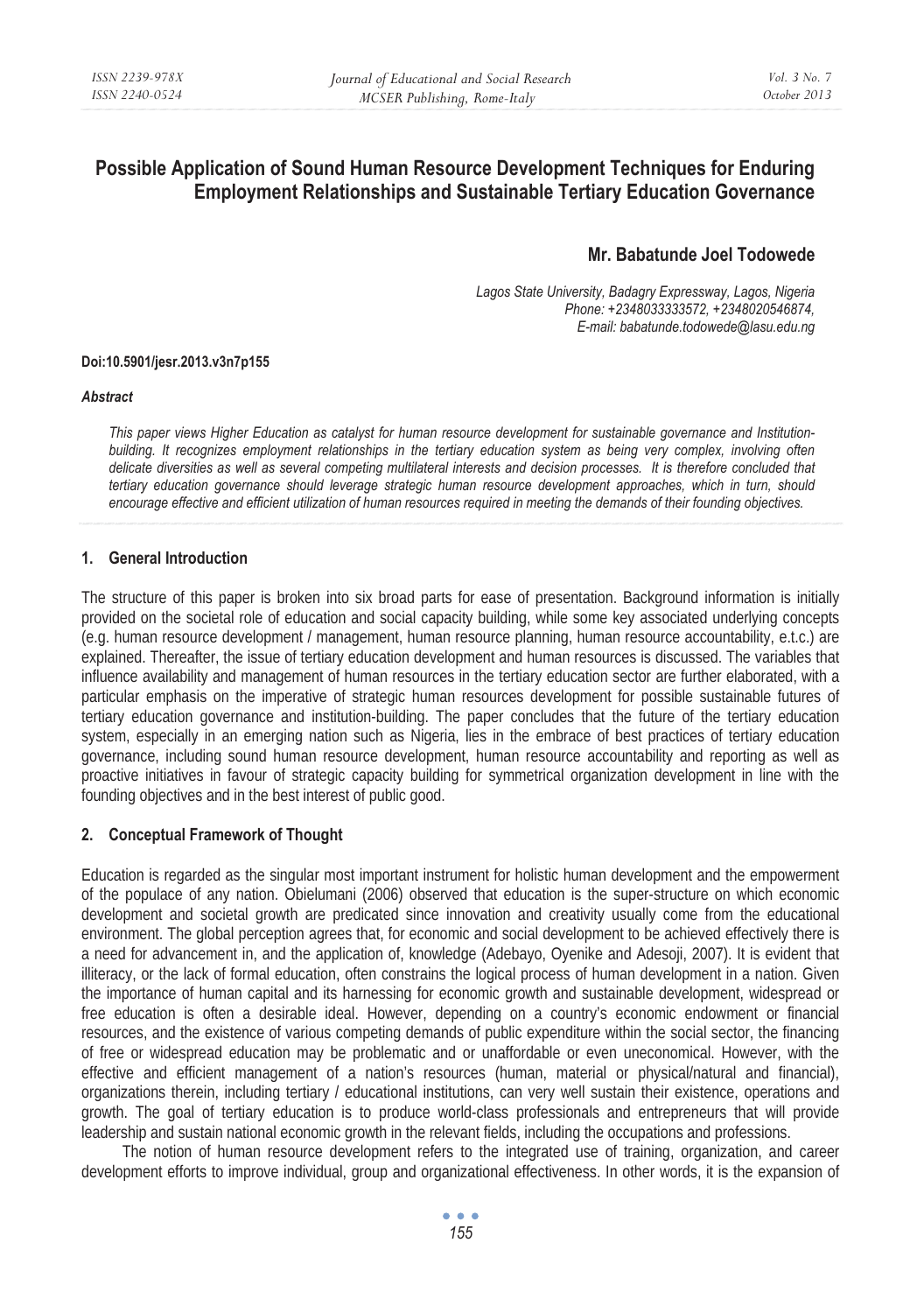human capital within an organization through the development of both the organization and the individual to achieve performance improvements with the primary objective of achieving sustainable human development. It is recalled that Adam Smith once stated, that "The capacities of individuals depend on their access to education". According to Swanson, Richard A & Elwood F. Holton 111 (2011) human resource development develops the key competencies that enable individuals in organizations to perform current and future jobs through planned learning activities. It may be pertinent to further state that groups within organizations often resort to human resource development in the initiation and management of change as well as in ensuring a match between individuals and organizational needs. In the tertiary education sector, human resource development, otherwise known as human capacity building, is attained through a regime of organized seminars and conferences and, more importantly, the purposive training and development of staff. In essence, the purport of tertiary education is to build a culture of better informed people who will contribute to overall development initiatives, sustain development and ensure best practices in the totality of service and project delivery.

Human resource management is the management of an organization's workforce. This managerial function is responsible for the attraction, selection, training, assessment and rewarding of employees, while also overseeing organizational leadership and culture, as well as ensuring compliance with employment and labour laws.

Human resource planning is a continuous process that identifies current and future human resource needs for an organization to achieve it goals. As defined by Bulla and Scott (1994), human resource planning is 'the process for ensuring that the human resource requirements of an organization are identified and plans are made for satisfying those requirements. It involves forecasting labour demand, analyzing present labour supply, and balancing projected labour demand and supply.

Human resource accountability is the requirement of answering or accounting for one's performance. Accountability is derived from authority. The important principle of accountability is single accountability. That is each person is accountable to only one person. Divided accountability is undesirable. Accountability by both individual managers and departmental leadership is a key factor in implementing robust performance development practices.

The concept of tertiary education governance, according to Meek and Davies (2009), "is, in the end, primarily about the governance and management of knowledge and the formation of coherent knowledge systems". A knowledge system can be defined as "an organized structure and formal process for generating and representing content, components, classes, or types of knowledge".

### **3. Objectives of Human resource development:**

Reid A. Bates (2000) noted that, at the 2000 Academy for Human Resource Development Conference, a small group of researchers and practitioners (the Performance/Integrity Workgroup) had agreed that the primary purpose of human resource development is to enhance learning, human potential and high performance in work-related systems.

Human resource development programmes include planning development programmes based on identified performance gaps by enabling individuals to achieve short-term career goals and supporting succession planning through the implementation of leadership development programmes. Human resource development programmes also help organizations comply with local, state and federal regulations, often necessarily in tandem with the norms of employment legislation and regulatory imperative.

For a better understanding of the objectives of human resource development, it may be pertinent to have clear understanding of some additional terminologies. Therefore, the following definitions are also provided in the following segments of the paper. These are:

### **4. Human Resources**

Human resources can be defined as the personnel of an organization, especially when regarded as a significant asset. This constitute the ultimate basis of the wealth of nations, capital and natural resources, are passive factors of production; human beings are creative agents who accumulate, exploit natural resources, build social, economic and political organizations and carry forward national development (Harbison, 1973. P. 39)

### **5. Human Resource Input**

It is necessary for a country to be well endowed with natural resources if it is to develop a modern economy. However, as it were, this view is no longer tenable; the reason being that the Asian tigers of China, Japan, South Korea, Singapore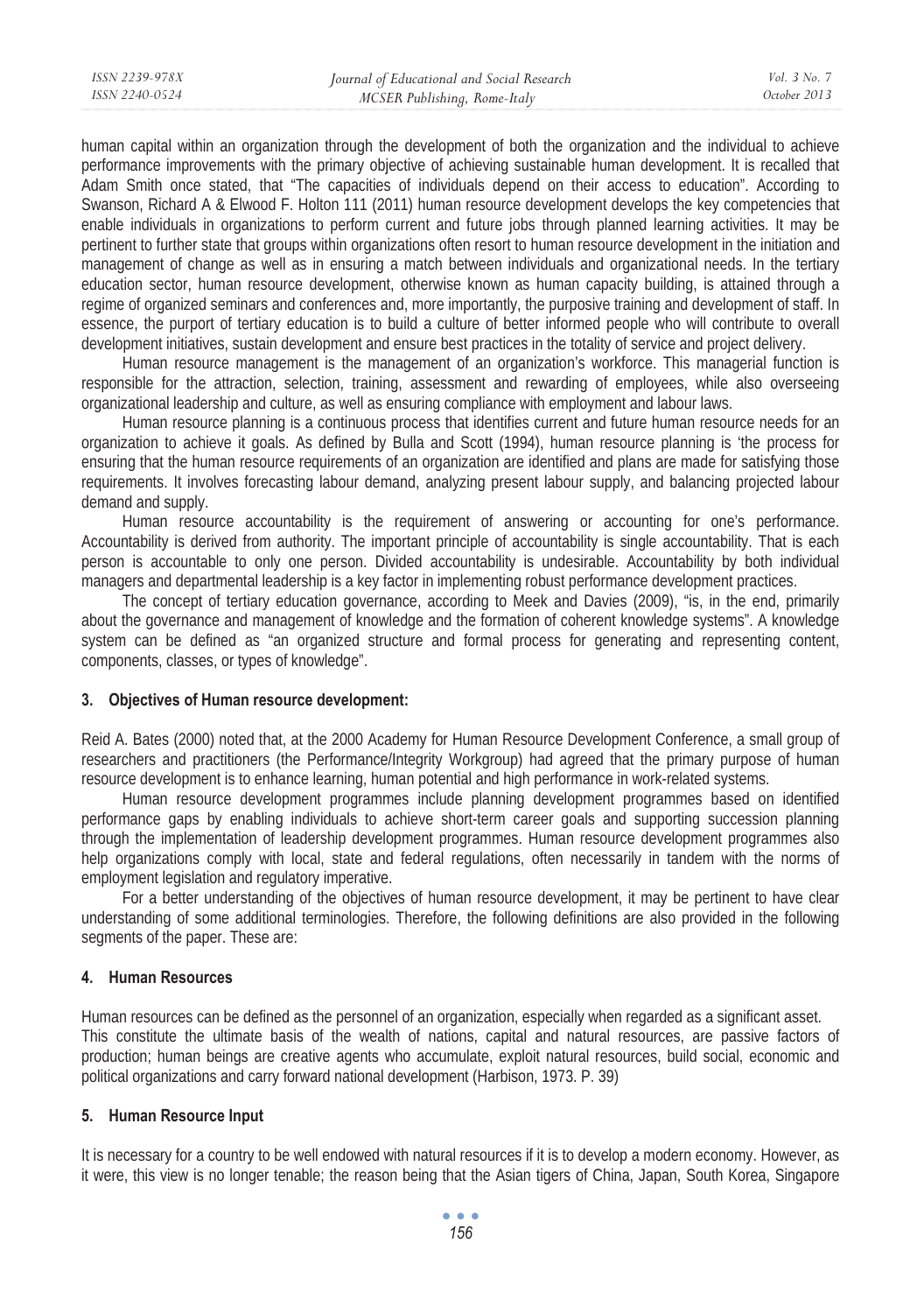and other countries have demonstrated, beyond any doubt, that a rich endowment of natural resources is not a sufficient condition in developing a modern economy. Nor is it necessary that a country be large for it to modernize, hence the need for highly trained human capital to harness these natural resources. This can only be achieved through education which has become a major source of skills and trained talent. Indeed, education plays a critical economic role –i.e. in the formation of human capital, which shows "the capital value of man".

### **6. Human Resource Development**

It must be noted that human resource development is a broad field of research, theory and practice directed at the development of human resources, their rational and optimal use, and the establishment of an enabling environment in which these resources can find their full expression. The primary purpose of human resource development is to enhance learning, human potential and high performance in work-related systems as well as contribute to sustainable human development.

## **7. Human Potential**

This refers to the vast latent capabilities in humans for growth and development. It is a critical element of human resource development because of the implications it has for the ongoing adaptation, change and well being of individuals as well as work systems.

### **8. Sustainable Development**

It is on record that the United Nations Development Programme (UNDP) is the primary source on sustainable development. The mission of UNDP is the Global Compact. UNDP one of the key international assistance agencies on sustainable development with the main focus to help countries build and share solutions to what they have identified as the biggest challenges to the development process; democratic governance, poverty reduction, crises prevention and recovery, energy and environment, information and communications technology, HIV/AIDS. In its work the UNDP aims to protect and promote human rights, especially the empowerment of women. The UNDP Commissions an annual Human Development Report. This report is written by experts who analyze development data, ideas and practices from around the world. The hope is these reports will spur political debates, draw attention to issues, and help countries formulate development solutions.

The United Nations Division for sustainable development works to advice, train and build the institutional capacities of governments at their own request. The Division designs and implements development projects that the government subsequently becomes responsible for. The goal is to formulate policy around sustainable development. Their expertise covers: freshwater management, energy infrastructure, and land management, HRED (2003).

In order to understand the concept of sustainable development, it is important first and foremost to understand the concept of "development". The concept – "development", in its simplest term, is synonymous with growth. Curle (1973) viewed development "as the creation of a form of society in which certain conditions – safety, sufficiency, satisfaction and stimulus (4s) prevails for human beings. Hence, for development to bring about improvement in the living standards of the people, it must involve the economic, political, educational, and psychological transformation of its citizens. The concept of sustainable development was popularized in 1987 with the publication of the "Brundland Report" – the Report of the World Commission on Environment and Development. However, the concept of sustainable development, as used in this paper, means the continuous, practical, positive, proactive and deliberate improvement of resource inputs, of human, financial and facilities in tertiary education with the intention of positioning them to perform their assigned mandates. The over-riding goal of sustainable development is to permanently improve the living conditions of human beings, with the implication that social and economic development must be carried out in a way that is environmentally and ecologically sound, ensuring the continual rejuvenation and availability of natural resources for future generations.

## **9. Performance**

This is the outcome or achievement that results from goal-directed work system behavior. Campbell (1990) notes that performance is distinguishable from effectiveness (i.e.an evaluative judgment of outcomes), productivity (i.e. level of effectiveness divided by the cost to achieve that outcomes), and utility (i.e. value of performance effectiveness or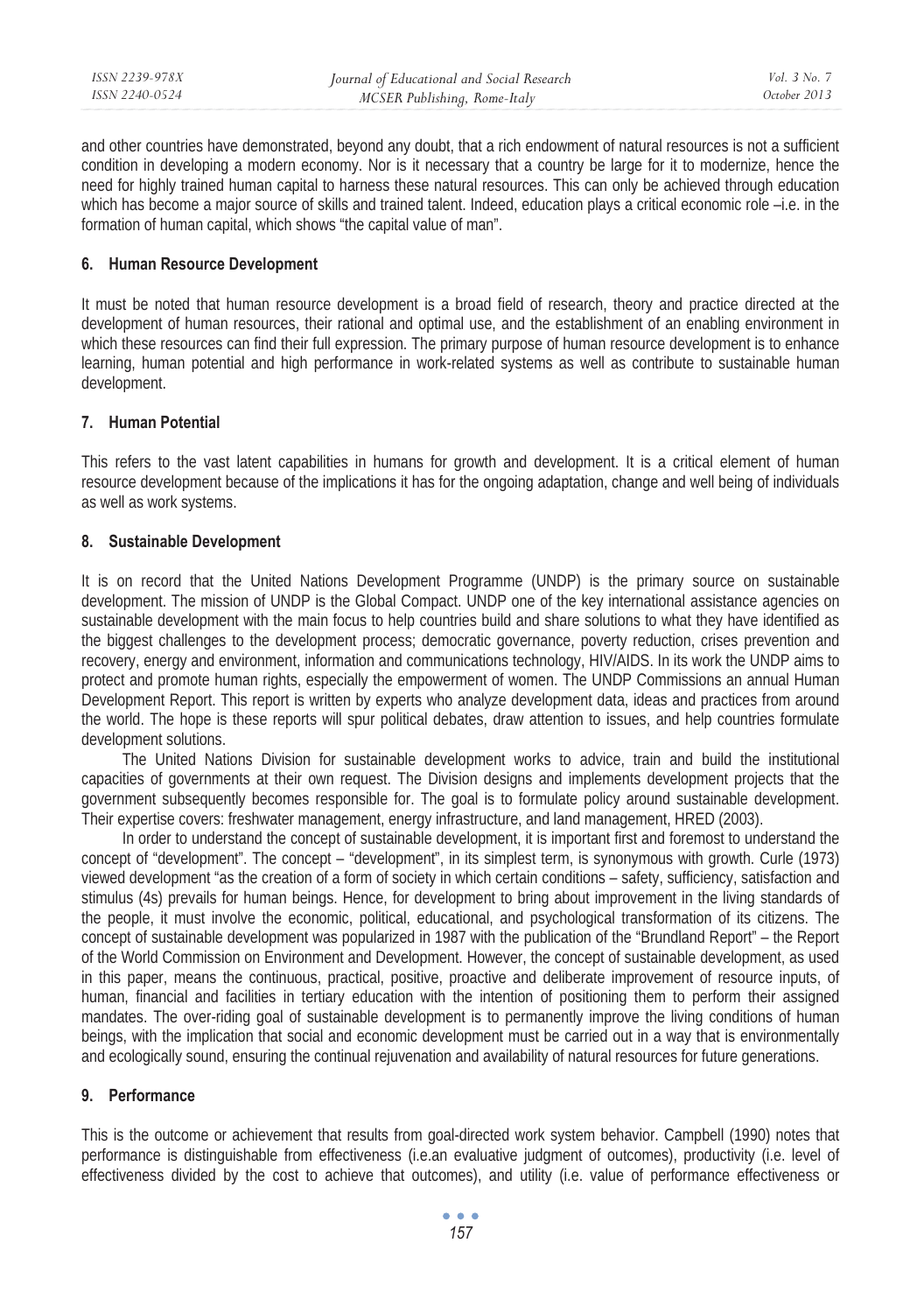productivity)

### **10. Work system**

Reid A. Bates (2000) defined work system as an interdependent, organized architecture of human activities directed toward the accomplishment of a valued goal or outcome. This broad definition extends the concept of work system from a loose collection of individuals to organized work teams and formal for-profit and public service work organizations. The underlining fundamental assumptions of this definition are as follows. First, it assumes that work systems are carried to enhance the human condition. Second, it assumes that work systems are entities that do not exist independently from the people that comprise them.

### **11. Learning**

For the purpose of this paper, learning is defined as a relatively permanent change in work system capabilities. It is a primary process through which human resource development accomplishes its objectives. It can result from formal, planned learning experiences such as those that occur in training situations. It also includes structured and unstructured self-directed learning, as well as unplanned, spontaneous learning that often occurs when one learns from one's work. Traditionally for human resource development, learning has been conceived of as occurring at the individual level.

### **12. Interface between Resources Input and Sustainable Development in the Tertiary Education System**

Education, all over the world, is believed to be the most powerful and dynamic instrument for social-economic, political, scientific and technological development of nations (see Olutola, 1983; Fadipe, 2000; Aghenta, 2001, and Abdulkareem, 2001). This reasoning has informed the establishment of about one hundred and forty-two (142) universities in Nigeria to facilitate the production of the required critical manpower to drive the wheels of national development. In order to achieve this, it is important to always examine the relationship these resources have with the wider process of pursuing and achieving sustainable development in tertiary education.

### **13. On the need for sustainable tertiary education governance**

For a country, such as Nigeria, to fulfill her quest for solid national development, there is the need to build sustainable and strong institutions. It is generally believed that education is an essential tool for achieving sustainability. People around the world recognized that, given the current economic development trends, the variables of public awareness, education and training are keys to moving society towards sustainability. In other words, for the Nigerian universities to be effective, efficient and productive there must be a collaborative interplay between human resources supply, infrastructure/facilities provision and adequate funding for maximum productive output. If a country is unable to develop the skill and knowledge of its people and utilize them effectively and efficiently within the context of the national economy, then such a nation would be unable to develop anything else.

It must be noted at this juncture, that, if there has to be sustainable development in the Nigerian tertiary education sector, the composite tertiary education institutions they have to be "adequately" staffed. The financing of education should be the concerted function of all the major stakeholders. This is because government alone cannot fund tertiary education. Inadequate funding of tertiary education has been identified as the prime cause of the problems of the tertiary education sector (Ifakachukwu, 2009). There is need for strong institutions for purposes of service delivery, government efficiency, and strong policy and programme implementation. More importantly, there is the need to build capacity divorced from our individual, regional, religious and personal aggrandizement in order to encourage public and private sector sustenance.

Correspondingly, it must be noted that, a country cannot grow or achieve much if she depends on individual genius, personality cult, and passion to run her public institutions. The development of infrastructure as well as maintenance and delivery of other state services need viable and functional institutions. These institutions should be the driving force towards the maintenance of the country's dilapidated roads, outdated power infrastructure and other conceivable public sector services.

It may be pertinent to further state, at this juncture, that government agencies have failed because they failed to build an enduring institutional structure. If the government had built sustainable institutions or leveraged on strategic